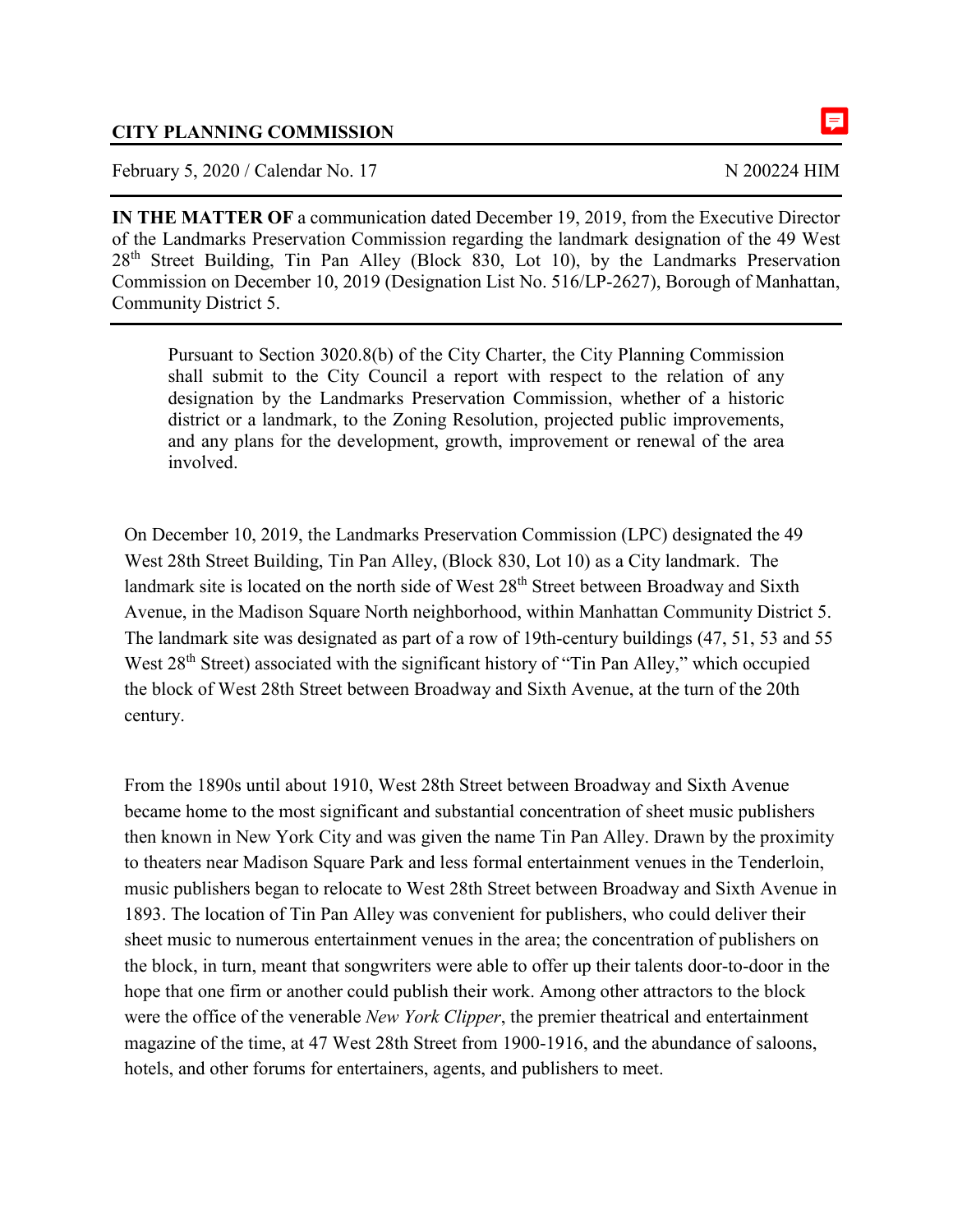The term "Tin Pan Alley" seems to have had numerous influences, the most direct of which was the colloquial term "tin pan" as a metaphor for a tinny-sounding, inexpensive, or out-of-tune piano. While music publishers' offices on both sides of West 28th Street and the bookend of the elevated IRT station at 28th Street and Sixth Avenue might have given the sense of an "alley," the term was perhaps also an allusion to the block's location in the back spaces of theaters and in the Tenderloin, with its reputation for more subversive forms of entertainment.

The intimate scale of Tin Pan Alley's row houses was a boon for publishers to advertise their work to theater crowds and passersby on 28th Street: "Old- fashioned, high-stooped houses, converted now into office and store buildings, line its sides; and the sides of those in turn are lined with enormous, garish signs which inform you, in letters a couple of feet high," about the latest hits to be published by the firms inside. The structures' size further made the sonic experience from which Tin Pan Alley took its name possible, with piano music audible on the street from the multiple offices in each modest structure, and made sheet music publishers' offices accessible to creative hopefuls eager to capitalize on their talent.

Tin Pan Alley represents many milestones for the participation of African-American and Jewish artists in mainstream music production. It arose about a decade after immigration of Jewish refugees from persecution in Eastern Europe to New York City began in the early 1880s, and a notable proportion of Tin Pan Alley's music publishers, songwriters, and pluggers were of German or Eastern European Jewish descent or were immigrants themselves. At the same time, significant numbers of African Americans began to migrate to New York City in search of work and opportunities unavailable in the Jim Crow-era South, and the prominence and valuation of African-American creators' contributions to the music business underwent significant growth on Tin Pan Alley. Along with the adjacent row at 47, 51, 53, and 55 West 28th Street, 49 West 28th Street represents Tin Pan Alley's significant contributions to American culture and popular music.

49 West 28th Street is a four-story and basement, three-bay, Italianate structure with a brick facade and projecting galvanized iron elements. At the second, third, and fourth stories, fluted galvanized iron pilasters with Corinthian capitals flank each segmental-arched window opening. The capitals at the second and third stories are surmounted by molded stringcourses and paneled friezes. Above the third story, the frieze is partially surmounted by a dentil course, much of which was lost when a fire escape was installed in 1919. The facade is topped by a bracketed cornice and parapet with festooned panels and a central pediment with foliate detail. Flanking bays feature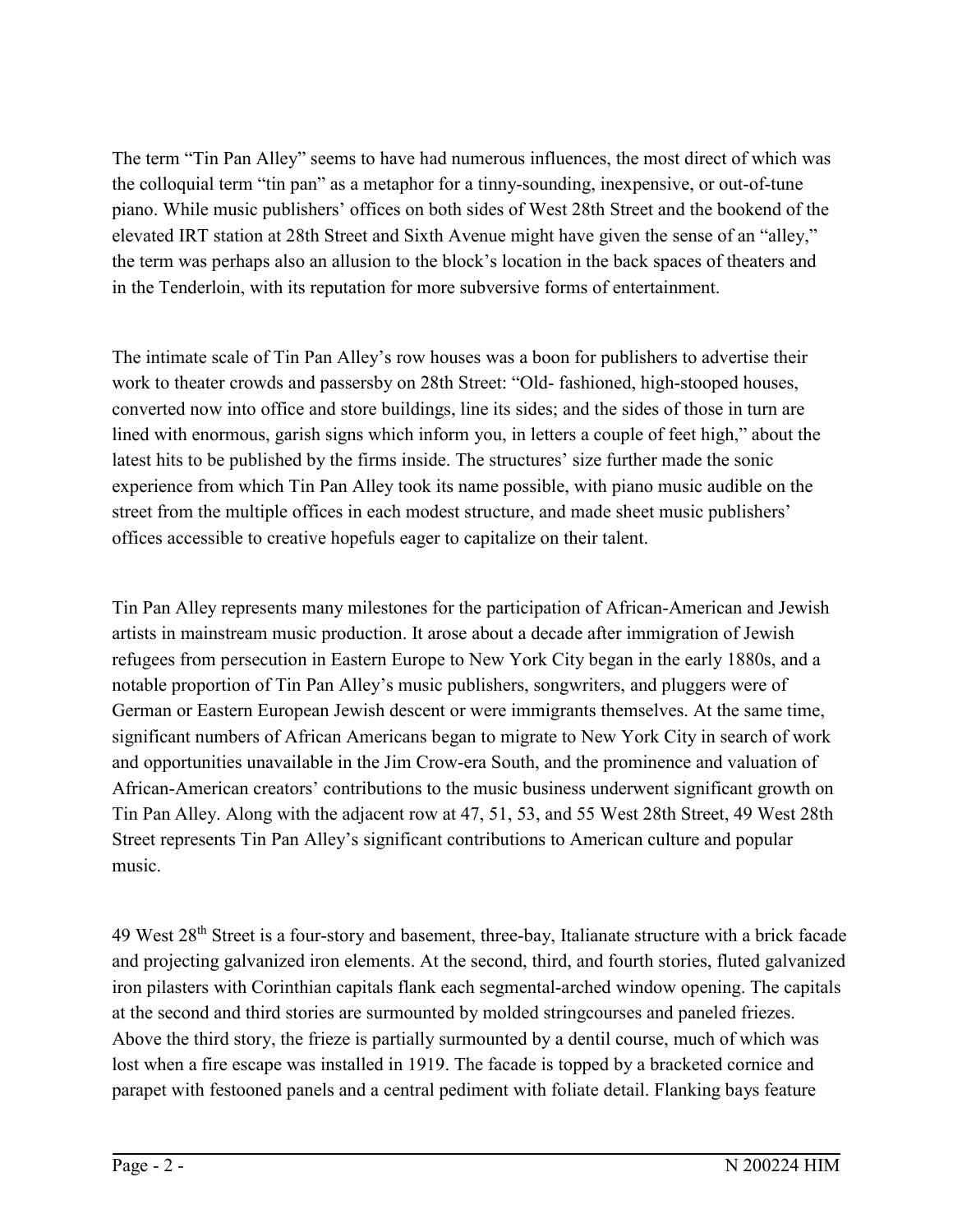one-over-one windows. Fire escapes were installed in 1919, after the Tin Pan Alley era.

Alterations include projecting storefronts at basement and first story. Above its storefront, it retains much of its historic detail and its form and character reflect its appearance when numerous Tin Pan Alley sheet music publishers made their offices there in the 1890s-1900s.

The landmark site is located within a M1-6 zoning district. M1-6 districts allow commercial, light manufacturing and community facility uses up to 10.0 floor area ratio (FAR). With a maximum allowable floor area ratio of 10.0 FAR, the 2,116-square-foot lot could be developed with approximately 21,160 square feet of floor area. The existing building on the lot contains 5,861 square feet (2.77 FAR), resulting in 15,299 square feet of unused development rights available for transfer to eligible receiving sites under the existing zoning.

Pursuant to Section 74-79 of the Zoning Resolution, a landmark building may transfer its unused development rights to a lot contiguous to the zoning lot occupied by the landmark building or one that is across the street and opposite to the zoning lot occupied by the landmark building, or in the case of a corner lot, one which fronts on the same street intersection as the lot occupied by the landmark. There are four potential receiving sites, of which three are available for the transfer of the landmark's unused floor area. The remaining potential receiving site is overbuilt and therefore, is not available for the transfer of the landmark's unused floor area.

Pursuant to Section 74-711 of the Zoning Resolution, landmark buildings or buildings within Historic Districts are eligible to apply for use and bulk waivers upon application to the Landmarks Preservation Commission.

The subject landmark does not conflict with the Zoning Resolution. In addition, the Commission is not aware of any conflicts between the subject landmark designation and projected public improvements on any plans for development, growth, improvement or renewal in the vicinity of the landmark building.